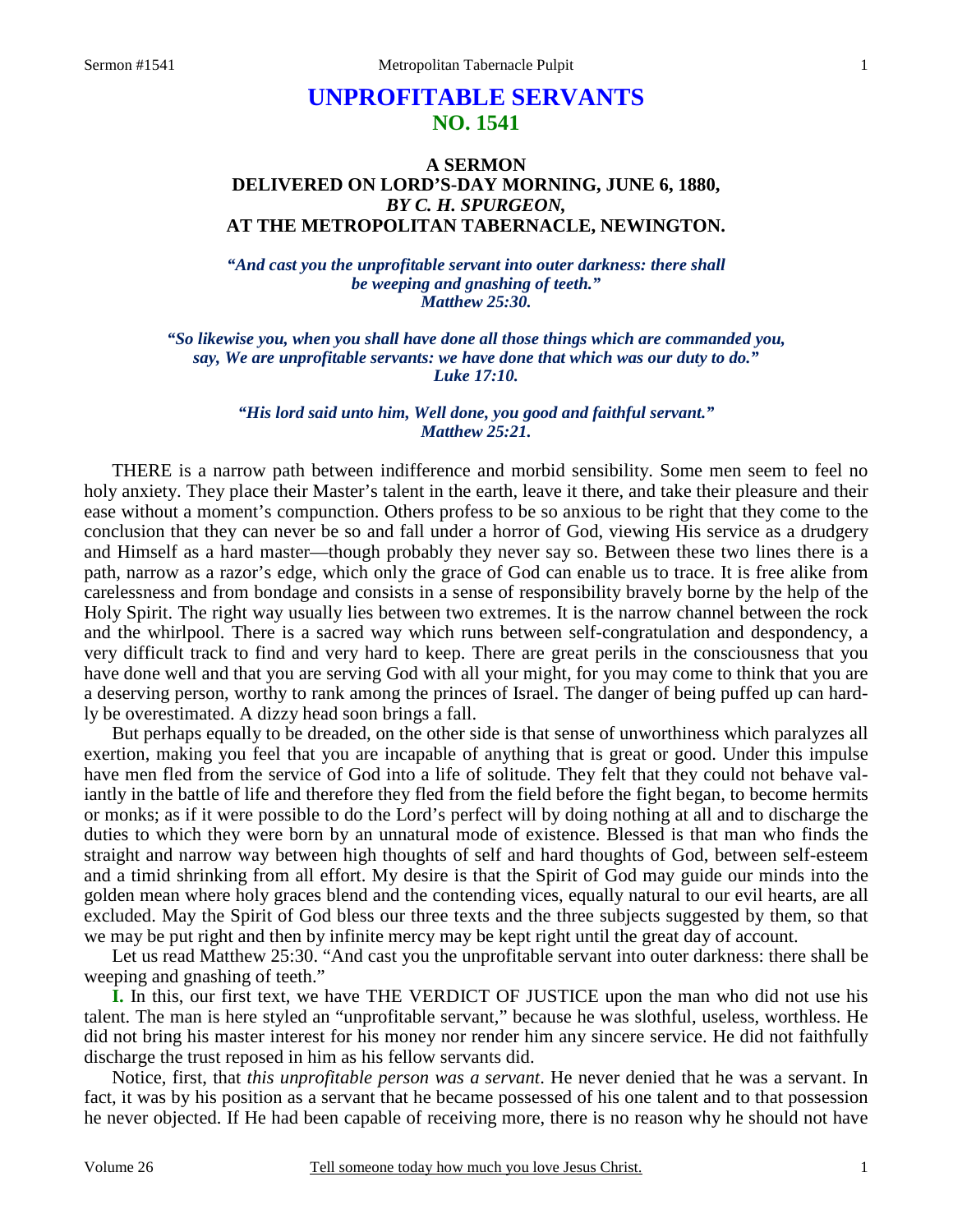had two talents or five, for the Scripture tells us that the master gave to every man according to his several ability. He owned the rule of his master even in the act of burying the talent and in appearing before him to give an account. This makes the subject the more heart-searching for you and for me, for we, too, profess to be servants—servants of the Lord our God. Judgment must begin at the house of God, that is, with those who are in the house of the Lord as children and servants. Let us therefore look well to our actions. If judgment first begins at us, "what shall be the end of them that obey not the gospel of God?" "If the righteous scarcely be saved, where shall the ungodly and the sinner appear?" If this in our text is judgment upon servants, what will be the judgment upon enemies? This man acknowledged that he was a servant even to the last; and though he was impertinent and impudent enough to express a most wicked and slanderous opinion about his master, yet he neither denied his own position as a servant, nor the fact that his talent was his lord's, for he said, "Lo, there you have what is yours." In thus speaking he went rather further than some professing Christians do, for they live as if Christianity were all eating the fat and drinking the sweet and not serving at all; as if religion had many privileges but no precepts and as if, when men were saved, they became licensed loiterers to whom it is a matter of honor to magnify free grace by standing idle all day in the market place. Alas, I know some who never do a hand's turn for Christ and yet call Him Master and Lord. Many of us acknowledge that we are servants, that everything we have belongs to our Master and that we are bound to live for Him. So far, so good; but we may get as far as that and yet in the end we may be found unprofitable servants and so be cast into outer darkness where shall be weeping and gnashing of teeth. Let us take heed of this.

 This man, though a servant, *thought ill of his master* and disliked his service. He said, "I knew that you are a hard man, reaping where you have not sown and gathering where you have not scattered seed." Certain professors who have stolen into the church are of the same mind. They dare not say that they regret their having joined the church and yet they act that all may conclude that if it could be undone they would not do the like again. They do not find pleasure in the service of God, but continue to pursue its routine as a matter of habit or a hard obligation. They get into the spirit of the elder brother and they say, "Lo, these many years have I served you, neither transgressed I at any time your commandments, and yet you never gave me a kid that I might make merry with my friends." They sit down on the shady side of godliness and never bask in the sun which shines full upon it. They forget that the father said to the elder son, "Son, you are ever with me and all that I have is yours." He might have had as many feastings, as many lambs and kids as he desired, he would have been denied no good thing. The presence of his father ought to have been his joy and his delight; and better than all merry-makings with his friends; and it would have been so if he had been in a proper state of heart. The man who hid his talent had carried the evil and petulant spirit much further than that elder brother, but the germs are the same and we must mind that we crush them at the beginning.

 This unprofitable servant looked upon his master as one that reaped where he never sowed and used the rake to gather together what he had never scattered. He meant that his master was a hard, exacting, and unjust person whom it was difficult to please. He judged his lord to be one who expected more of his servants than he had any right to look for and he had such a hatred of his unjust conduct that he resolved to tell him to his face what he thought of him. This spirit may readily creep over the minds of professors. I fear it is brooding over many even now, for they are not content with Christ. If they want pleasure, they go outside the church to get it; their joys are not within the circle of which Christ is the center. Their religion is their labor, not their delight. Their God is their dread, not their joy. They do not delight themselves in the Lord and therefore He does not give them the desire of their hearts, and so they grow more and more discontented. They could not call Him, "God, my exceeding joy," and so He is a terror to them. Devotion is a dreary engagement to them; they wish that they could escape from it with an easy conscience. They do not say as much to their secret selves, but you can read between the lines these words, "What a weariness it is." It is no wonder when things come to this pass that a professor becomes an unprofitable servant, for who can do a work well which he hates to do? Forced service is not desirable. God wants not slaves to grace His throne. A servant who is not pleased with his situation had better leave; if he is not content with his Master he had better find another, for their mutual relationship will be unpleasant and unprofitable. When it comes to this, that you and I are discontented with our God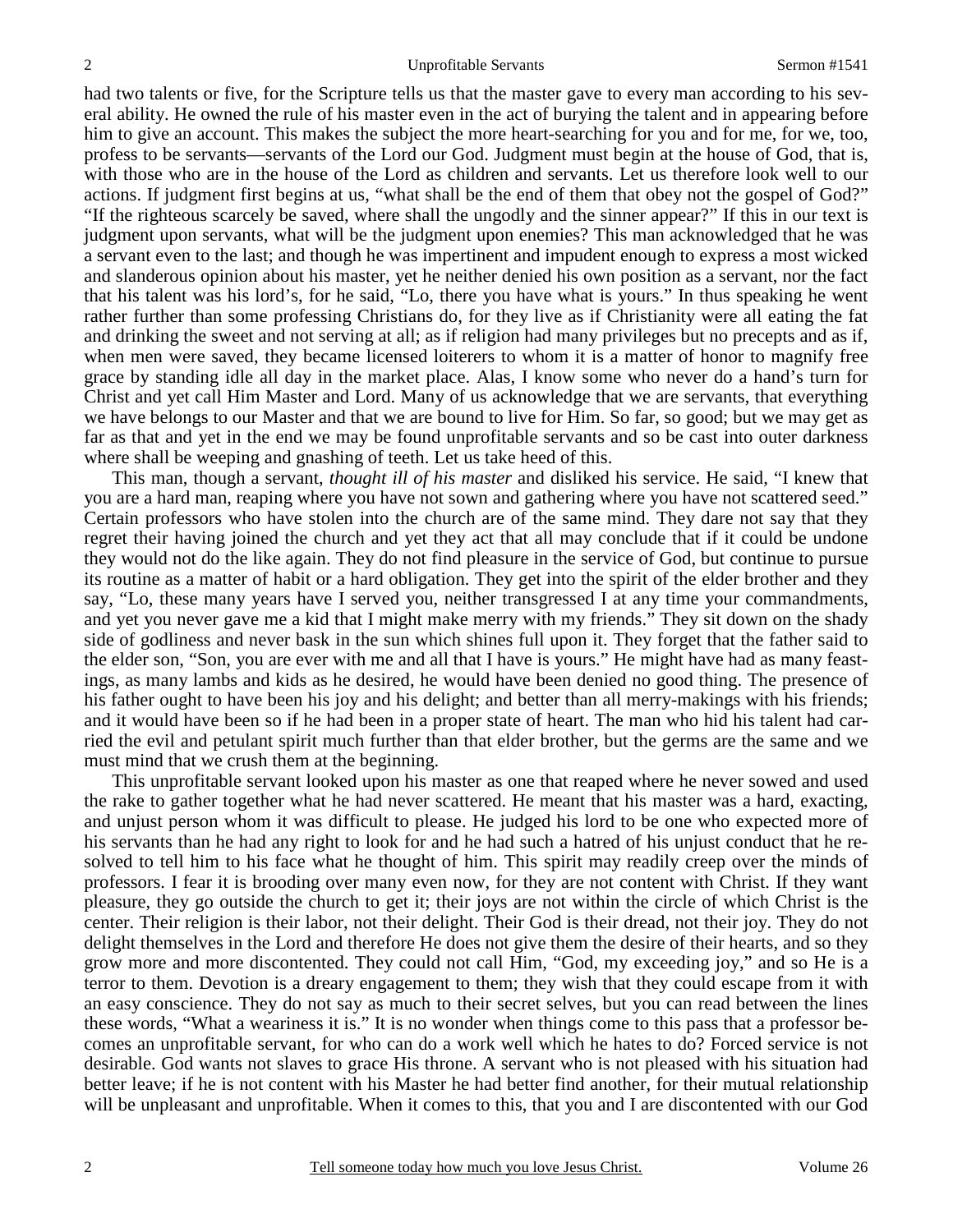## Sermon #1541 Unprofitable Servants 3

and dissatisfied with His work, we had better look for another lord, if any such will have us, for we shall certainly be unprofitable to the Lord Jesus from our want of love to Him.

 Note next, that, albeit this man was doing nothing for his master, *he did not think himself an unprofitable servant.* He exhibited no self-depreciation, no humbling, no contrition. He was as bold as brass and said unblushingly, "Lo, there you have what is yours." He came before his master with no apologies or excuses. He did not join with those who have done all and then say, "We are unprofitable servants," for he felt that he had dealt with his lord as the justice of the case deserved. Indeed, instead of acknowledging any fault, he turned to accusing his lord. It is even so with false professors. They have no idea that they are hypocrites. The thought does not cross their minds. They have no notion that they are unfaithful. Hint at it and see how they will defend themselves. If they are not living as they ought to do, they claim to be pitied rather than blamed; the blame lies with Providence. It is the fault of circumstances. It is the fault of anybody but themselves. They have done nothing and yet they feel more at ease than those who have done everything. They have taken the trouble to dig in the earth and hide their talent and they as good as ask, "What more do you want? Is God so exacting as to expect me to bring more to Him than He gave me? I am as grateful and prayerful as God makes me—what more will He require?" There is, you see, no bowing in the dust with a sense of imperfection, but an arrogant casting upon God of all blame and this, too, under the pretense of honoring His sovereign grace! Ah me! that men should be able to torture truth into such presumptuous falsehood.

 Mark well that the verdict of justice at last may turn out to be the very opposite of that which we pronounce upon ourselves. He who proudly thinks himself profitable shall be found unprofitable and he who modestly judges himself to be unprofitable may in the end come to hear his Master say, "Well done, good and faithful servant." So little are we able, through the defects of our conscience, to form a right estimate of ourselves, that we frequently reckon ourselves to be rich and increased in goods, and having need of nothing when, indeed, we are naked, and poor, and miserable. Such was the case with this unfaithful servant; he wrapped himself up in the conceit that he was even more just than his lord and had an argument to plead which he thought would exonerate him from all blame.

 It should give rise to much searching of heart when we notice *what this unprofitable servant did or, rather, what he did not do*. He carefully deposited his capital where no one was able to find it and steal it; and that was the end of his service. We ought to observe that he did not spend that talent upon himself or use it in business for his own benefit. He was not a thief, nor in any way did he misappropriate moneys placed under his charge. In this he excels many who profess to be the servants of God and yet live to themselves only. What little talent they have is used in their own business and never upon their Lord's concerns. They have the power of getting money, but their money is not made for Christ; such an idea never occurs to them. Their efforts are all for themselves, or to use other words to express the same thing—*for* their families. Yonder is a man who has the gift of eloquent speech and he uses it, not for Christ, but for himself, that he may win popularity, that he might arrive at a respectable position. The one end and objective of his most earnest speech is to bring grist to his own mill and gain to his own estate. Everywhere this is to be seen amongst professors, that they are living to themselves. They are not adulterers or drunkards, far from it; neither are they thieves or spendthrifts. They are decent, orderly, quiet sort of people, but still they begin and end with self. What is this but to be an unprofitable servant? What is a servant to me if he works hard for himself and does nothing for me? A professing Christian may toil till he becomes a rich man, an alderman in the city, a Lord Mayor, a member of Parliament, a millionaire, but what does that prove? Why, that he could work and did work well for himself and if all this while he has done little or nothing for Christ, he is all the more condemned by his own success. If he had worked for his Lord as he worked for himself, what might he not have accomplished? The unprofitable servant in the parable was not so bad as that and yet he was cast into outer darkness. What, then, will become of some of you?

 Furthermore, the wicked servant did not go and misspend his talent. He did not waste it in selfindulgence and wickedness as the prodigal son did, who spent his substance in riotous living. Oh no, he was a much better man than that. He would not waste a halfpenny. He was all for saving and running no risks. The talent was, as he received it, only wrapped up in a napkin and hidden in the earth—put into a bank, in fact, but a bank which gave no interest. He never touched a penny of it for a feast or a revel and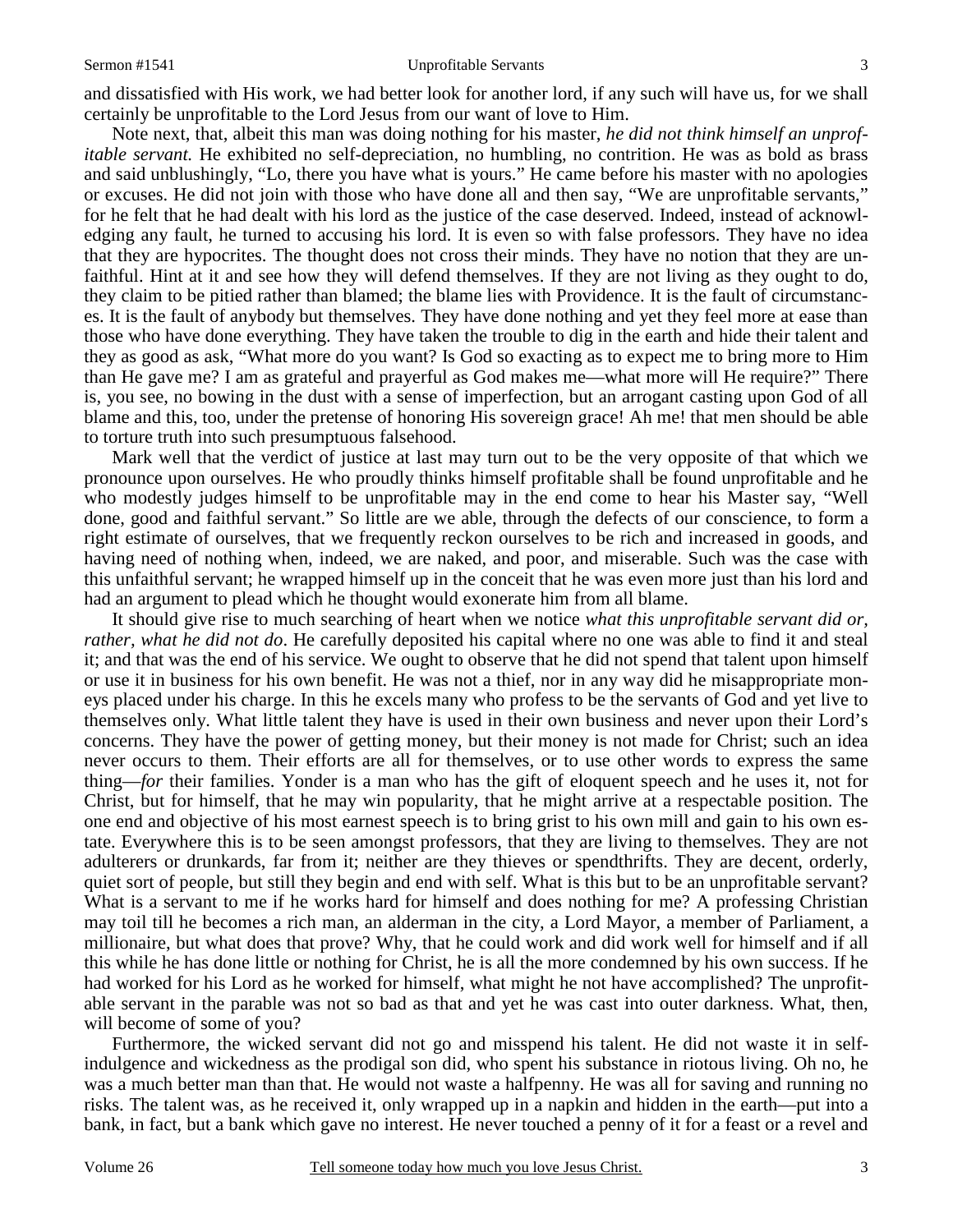therefore could not be accused of being a spendthrift with his lord's money; in all which he was superior to those who yield their strength to sin and use their abilities to gratify the guilty passions of themselves and others.

 I grieve to add that some who call themselves servants of Christ lay out their strength to undermine the gospel they profess to teach. They speak against the holy name by which they are named and thus they use their talent against their Master. This man did not do so; he was bad enough in heart for anything, but he had never openly become so base a traitor. He never employed learning in order to raise needless doubts or to resist the plain doctrines of the Word of God. This has been reserved for divines of these latter days—days which produce monsters unknown to less educated times.

 This man's talent had not been wasted under his hand, it was as he had received it and he therefore reckoned he had been faithful. Ah! but this is not what Christ calls faithfulness—just to stay where we are. If you think you have grace and only keep what you have, without obtaining more, it will be hiding your talent in the earth and keeping it a barren thing. It is not enough to retain; you must advance. The capital may be there, but where is the interest? To be living without aim or purpose beyond that of keeping up your position is to be a wicked and slothful servant, condemned already. While meditating upon this subject, may we each one say to himself, "Lord, is it I?"

 His lord called this servant "wicked." Is it, then, a wicked thing to be unprofitable? Surely wickedness must mean some positive action. No. Not to do right is to be wicked; not to live for Christ is to be wicked; not to be of use in the world is to be wicked; not to bring glory to the name of the Lord is to be wicked; to be slothful is to be wicked. It is clear that there are many wicked people in the world who would not like to be called so. "Wicked and slothful"—these are the two words which are riveted together by the Lord Jesus, whose speech is always wise. A schoolboy was asked by his master, "What are you doing, John?" He was called up and thought to be quite clear by saying, "I was doing nothing, sir;" but his master answered, "That is the very thing for which I called you out, for you ought to have been doing the lesson which I set before you." It will be no excuse at the last for you to cry, "I was doing nothing, sir." Were not those on the left hand made to depart with a curse upon them because they did nothing? Is it not written, "Curse you Meroz, said the angel of the Lord, curse you bitterly the inhabitants thereof because they came not to the help of the Lord, to the help of the Lord against the mighty." He who does nothing is a "wicked and slothful servant."

*This man was condemned to outer darkness*. Notice this. He was condemned to be as he was, for hell, in one light, may be described as the great Captain's saying, "As you were." "He that is unjust, let him be unjust still; and he that is filthy, let him be filthy still." In another world there is permanence of character. Enduring holiness is heaven, continual evil is hell. This man was outside of the family of his lord. He thought his lord a hard master and so proved that he had no love to him, and that he was not really one of his household. He was outside in heart and so his lord said to him, "Remain outside." Besides that, he was in the dark. He had wrong notions of his master, for his lord was not an austere and hard man. He did not gather where he had not scattered, nor reap where he had not sown. Therefore his lord said, "You are willfully in the dark: abide there in the darkness which is outside." This man was envious. He could not endure his master's prosperity. He gnashed his teeth at the thought of it. He was sentenced to continue in that mind and so to gnash his teeth forever. This is a dreadful idea of eternal punishment, this permanence of character in an immortal spirit, "He that is unjust, let him be unjust still." While the character of the ungodly will be permanent, it will also be more and more developed along its own lines. The bad points will become worse and with nothing to restrain it, evil will become viler still. In the next world, where there are no hindrances from the existence of a church and a gospel, the man will ripen to a more hideous maturity of enmity against God and a more horrible degree of consequent misery. Sorrow is bound up with sin. Abiding in sinfulness, a man must necessarily abide in wretchedness; for the wicked is like the troubled sea which cannot rest, whose waters cast up mire and dirt. What must it be to be forever outside the family of God! Never to be God's child! Forever in the dark! Never to see the light of holy knowledge and purity and hope! Forever to gnash one's teeth with painful contempt and abhorrence of God, whom to hate is hell! O for grace to be made to love Him, whom to love is heaven. The unprofitable servant had a dreadful wage to take when his master reckoned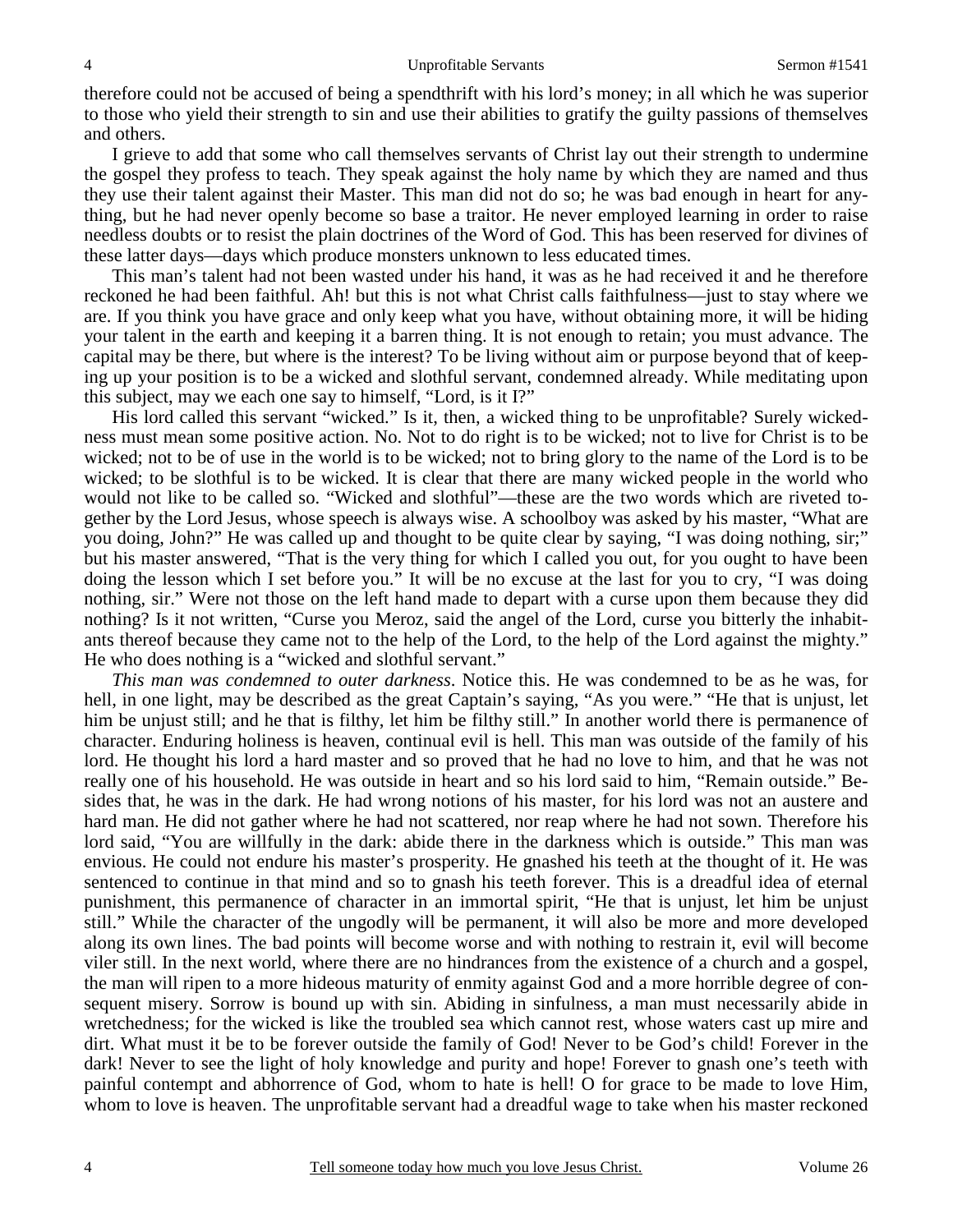**II.** I must now call your attention to the second text, "So likewise you, when you shall have done all those things which are commanded you, say, We are unprofitable servants: we have done that which was our duty to do" (Luke 17:10).

 This is THE VERDICT OF SELF-ABASEMENT given forth from the heart of servants who had laboriously discharged the full work of the day. This is a part of a parable intended to rebuke all notions of self-importance and human merit. When a servant has been plowing or feeding cattle, his master does not say to him, "Sit down and I will wait upon you, for I am deeply in your debt." No, his master bids him prepare the evening meal and wait upon him. His services are due and therefore his master does not praise him as if he were a wonder and a hero. He is only doing his duty if he perseveres from morning light to set of sun and he by no means expects to have his work held up to admiration or rewarded with extra pay and humble thanks. Neither are we to boast of our services, but think little of them, confessing that we are unprofitable servants.

 Whatever of pain may have been caused by the first part of the discourse, I trust it will only prepare us the more deeply to enter into the spirit of our second text. Both these texts are graven on my heart as with an iron pen by a merciless wound inflicted when I was too feeble to bear it. When I was exceedingly ill in the South of France and deeply depressed in spirit—so deeply depressed and so sick and ill that I scarcely knew how to live—one of those malicious persons who commonly haunt all public men, and especially ministers, sent me anonymously a letter, openly directed to *"That unprofitable servant C. H. Spurgeon."* This letter contained tracts directed to the enemies of the Lord Jesus, with passages marked and underlined, with notes applying them to myself. How many Rabshekahs have in their day written to me! Ordinarily I read them with the patience which comes of use and they go to light the fire. I do not look for exemption from this annoyance, nor do I usually feel it hard to bear, but in the hour when my spirits were depressed and I was in terrible pain, this reviling letter cut me to the quick. I turned upon my bed and asked—Am I, then, an unprofitable servant? I grieved exceedingly and could not lift up my head or find rest. I reviewed my life and saw its infirmities and imperfections, but knew not how to put my case till this second text came to my relief and answered as the verdict of my bruised heart. I said to myself, "I hope I am not an unprofitable servant in the sense in which this person intends to call me so, but I am assuredly so in the other sense." I cast myself upon my Lord and Master once again with a deeper sense of the meaning of the text than I had felt before. His atoning sacrifice revived me and in humble faith I found rest. By the way, I wonder that any human being should find pleasure in trying to inflict pain upon those who are sick and depressed, yet are there persons who delight to do so. Surely, if there are no evil spirits down below, there are some up above and the servants of the Lord Jesus receive painful proofs of their activity. Let me, then, if you have felt any pain from the first text, lead you to the point at which I personally arrived when at last I could thank God for that letter and feel that it was salutary medicine to my spirit.

 This which is put into our mouths as a confession that we are unprofitable servants is meant to rebuke us when we think we are somebody and have done something worthy of praise. Our text is meant to rebuke us if we think that we have done enough, that we have borne the burden and heat of the day a long time, and have been kept at our post beyond our own watch. If we conclude that we have achieved a fine day's work of harvesting and ought to be invited home to rest, the text upbraids us. If we feel an inordinate covetousness after comfort and wish the Lord would give us some present and striking reward for what we have done, the text shames us. This is a proud, unchildlike, unservantlike spirit, and it must be put down with a firm hand.

 In the first place, *in what way can we have profited God?* Eliphaz has well said, "Can a man be profitable unto God, as he that is wise may be profitable unto himself? Is it any pleasure to the Almighty that you are righteous? Or is it gain to Him that you make your ways perfect?" If we have given to God of our substance, is He our debtor? In what way have we enriched Him to whom all the silver and gold belongs? If we have laid our lives out with the devotion of martyrs and missionaries for His sake, what is that to Him, whose glory fills the heavens and the earth? How can we dream of putting the Eternal in debt to us? The right spirit is to say with David, "O my soul, you have said unto the Lord, You are my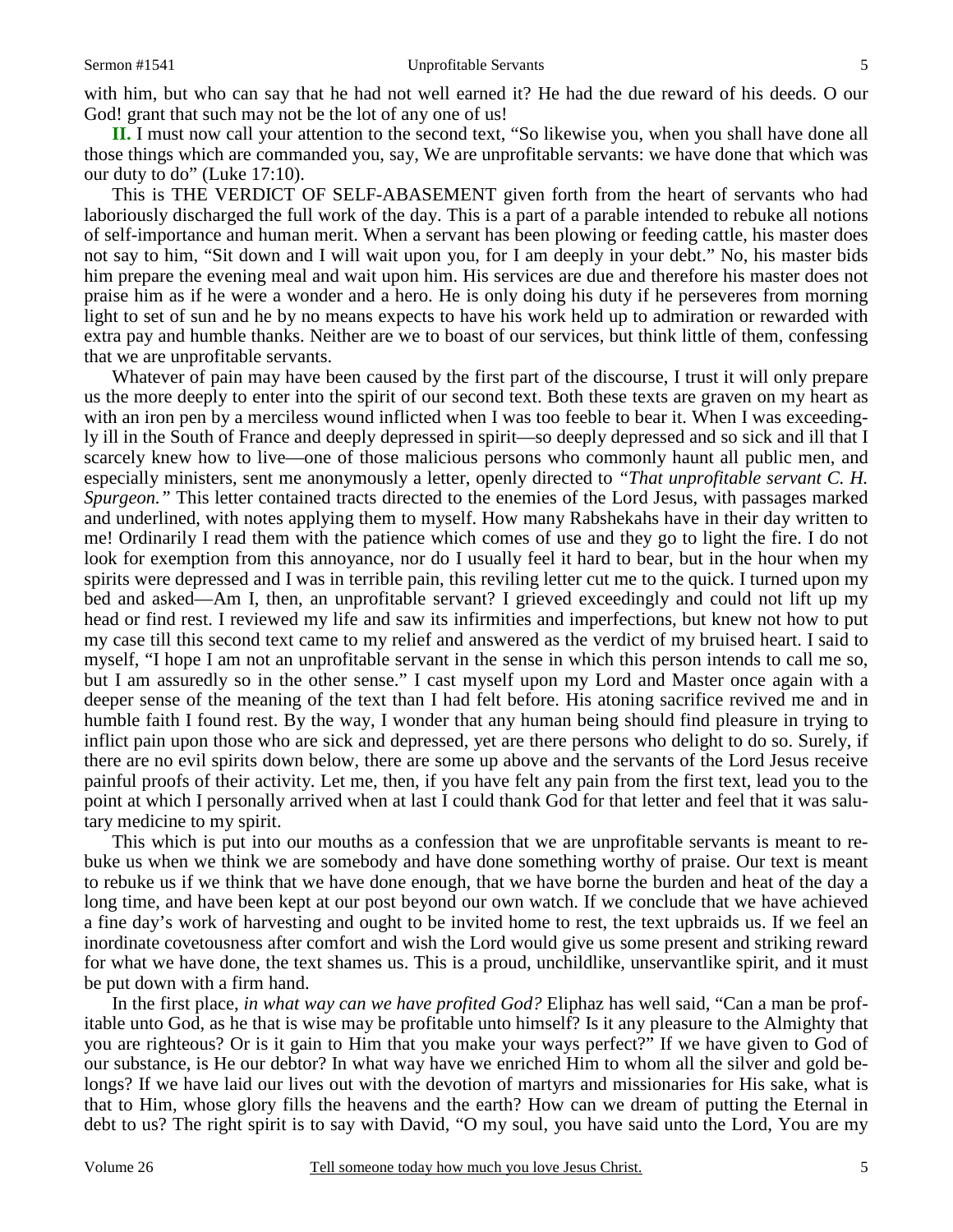Lord: my goodness extends not to You; but to the saints that are in the earth and to the excellent, in whom is all my delight." How can a man place his Maker under an obligation to him? Let us not dote so blasphemously.

 Dear brethren, we ought to recollect that *whatever service we have been able to render has been a matter of debt.* I hope our morality is not fallen so low that we take credit to ourselves for paying our debts. I do not find men in business priding themselves and saying, "I paid a thousand pounds this morning to such an one." "Well, did you give it to him?" "Oh no, it was all owing to him." Is that any great thing? Have we come to such a low state of spiritual morals that we think we have done a great deal when we give to God His due? "It is He that made us and not we ourselves." Jesus Christ has bought us, "we are not our own," for we are "bought with a price." We have also entered into covenant with Him and given ourselves over to Him voluntarily. Were we not baptized into His name and into His death? Whatever we may do is only what He has a right to claim at our hands from our creation, redemption, and professed surrender to Him. When we have persevered in the hard work of plowing till no field is left untilled, when we have done the pleasanter work of feeding the sheep, and when we have finished by spreading the table of communion for our Lord, when we have done all, we have done no more than was our duty to have done. Why do we boast, then, or cry for a discharge, or look for thanks?

 Over and above this there is the sad reflection that, alas, *in all we have done we have been unprofitable through being imperfect.* In the plowing there have been baulks, in the feeding of the cattle there have been harshness and forgetfulness, in the spreading of the table the provisions have been unworthy of such a Lord as we serve. How must our service appear to Him of whom we read, "Behold, He put no trust in His servants and His angels He charged with folly." Can any of you look back upon your service to your Lord with satisfaction? If you can, I cannot say I envy you, for I do not sympathize with you in the least degree, but tremble for your safety. As for myself, I am compelled to say with solemn truthfulness that I am not content with anything I have ever done. I have half wished to live my life over again, but now I regret that my proud heart allowed me to so wish, since the probabilities are that I should do worse the second time. Whatever grace has done for me I acknowledge with deep gratitude, but so far as I have done anything myself, I beg pardon for it. I pray God to forgive my prayers, for they have been full of fault. I beseech Him to forgive even this confession, for it is not as humble as it ought to be. I beseech Him to wash my tears and purge my devotions, and to baptize me into a true burial with my Savior that I may be quite forgotten in myself and only remembered in Him. Ah, Lord, You know how far we fall short of the humility we ought to feel. Pardon us in this thing. We are, all of us, unprofitable servants, and if You should judge us by the law we must be cast away.

 Once more, we cannot congratulate ourselves at all, even if we have had success in our Lord's work, since *for all that we have done we are indebted to our Lord's abundant grace*. If we had done all our duty, we should not have done anything if His grace had not enabled us to do it. If our zeal no respite knows, it is He that keeps the fire burning. If our tears of repentance flow, it is He that strikes the rock and fetches the waters from it. If there is any virtue, if there is any praise, if there is any faith, if there is any ardor, if there is any likeness to Christ, we are His workmanship, created by Him and therefore to ourselves we dare not take a particle of the praise. Of Your own have we given unto You, great God! So far as anything has been worth Your accepting, it was Your own beforehand. Therefore the best are still unprofitable servants.

 If we have special cause of regret because of some evident error, we shall be wise to go in a lowly spirit and confess the fault and then go on doing the work of each day in a plodding, hopeful spirit. Whenever you get distressed because you cannot do what you would; whenever you see the faultiness of your own service and condemn yourself for it, the best thing is to go and do something more in the strength of the Lord. If you have not served Jesus well up to now, go and do better. If you make a blunder, do not tell everybody and say that you will never try again, but do two good things to make up for the failure. Say, "My blessed Lord and Master shall not be more a loser by me than I can help. I will not so much fret over the past as amend the present and wake up for the future." Brethren, try to be more profitable and ask for more grace. The servant's business is not to hide himself in a corner of the field and cry, but to go on plowing; not to bleat with the sheep, but feed them and so prove your love to Jesus. You are not to stand at the head of the table and say, "I have not spread the table for my Master as well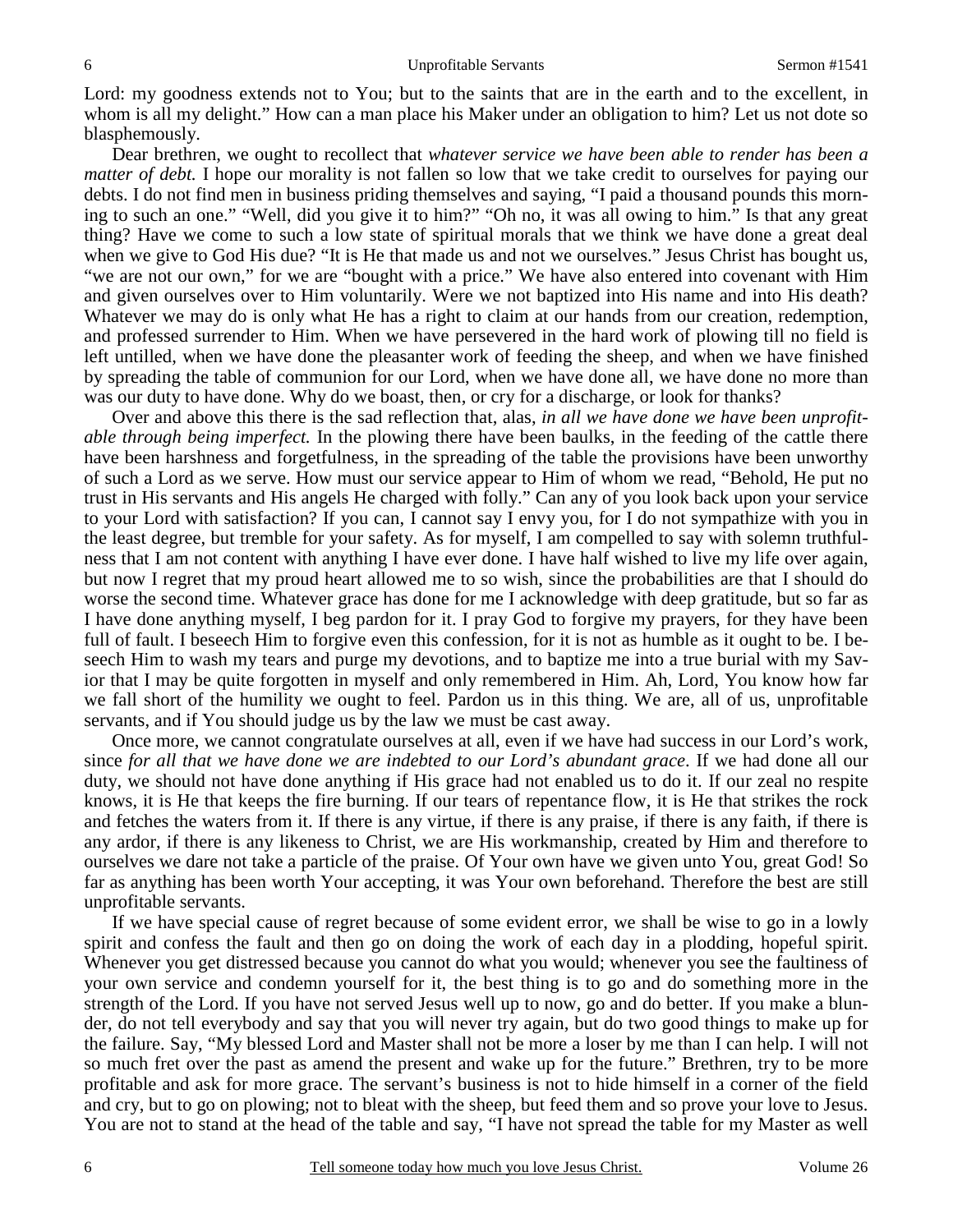as I could have desired." No, go and spread it better. Have courage; you are not serving a hard Master after all and though you very properly call yourself an unprofitable servant, be of good cheer, for a gentler verdict shall be pronounced upon you before long. You are not your own judge either for good or ill; another judge is at the door and when He comes He will think better of you than your self-abasement permits you to think of yourself. He will judge you by the rule of grace and not by law, and He will end all that dread which comes of a legal spirit and hovers over you with vampire wings.

**III.** Thus we have arrived at the third text, "His lord said unto him, Well done, you good and faithful servant" (Mat 25:21).

 I shall not try to preach upon that cheering word, but shall only say a word or two upon it. It is much too grand a text to be treated upon at the end of a sermon. We find the Lord saying to those who had used their talents industriously, "Well done, good and faithful servant." This is THE VERDICT OF GRACE. Blessed is the man who shall own himself to be an unfaithful servant; and blessed is the man to whom His Lord shall say, "You good and faithful servant."

 Observe here that the, "Well done," of the Master is *given to faithfulness*. It is not, "Well done, you good and brilliant servant," for perhaps the man never shone at all in the eyes of those who appreciate glare and glitter. It is not, "Well done, you great and distinguished servant," for it is possible that he was never known beyond his native village. He conscientiously did his best with his "few things" and never wasted an opportunity for doing good faithfully and thus he proved himself.

 The same praise was given to the man with two talents as to his fellow servant with five. Their stations were very different, but their reward was the same. "Well done, good and faithful servant," was won and enjoyed by each of them. Is it not very sweet to think that though I may have only one talent, I shall not thereby be debarred from my Lord's praise? It is my faithfulness on which He will fix His eye and not upon the number of my talents. I may have made many mistakes and have confessed my faults with great grief, but He will commend me as He did the woman of whom He said, "She has done what she could." It is better to be faithful in the infant school than to be unfaithful in a noble class of young men. It is better to be faithful in a hamlet over two or three score of people than to be unfaithful in a great city parish, with thousands perishing in consequence. It is better to be faithful in a cottage meeting, speaking of Christ crucified to fifty villagers than to be unfaithful in a great building where thousands congregate. I pray you are faithful in laying out all that you are and have for God. As long as you live, whatever faults you have, be not half-hearted or double-minded, but be faithful in intent and desire. This is the point of the Judge's praise—the servant's faithfulness.

 This verdict was *given of sovereign grace*. The reward was not according to the work, for the servant had been "faithful in a few things," but he was made "ruler over many things." The verdict itself is not after the rule of works, but according to the law of grace. Our good works are evidences of grace within us. Our faithfulness, therefore, as servants, will be the evidence of our having a loving spirit towards our Master—evidence, therefore, that our heart is changed and that we have been made to love Him for whom once we had no affection. Our works are the proof of our love and hence they stand as evidence of the grace of God. God first gives us grace and then rewards us for it. He works in us and then counts the fruit as our work. We work out our own salvation, because "He works in us to will and to do of His own good pleasure." If He shall ever say, "Well done" to you and to me it will be because of His own rich grace and not because of our merits. And indeed, this is where we must all come and where we must all keep, for the idea that we have any personal merit will soon make us find fault with our Master and His service as being austere and hard.

 I have sometimes admired how men who have denied the doctrine of salvation by grace, as a matter of theology, have, nevertheless, admitted it in their devotions. They have entered into controversy against it and yet unconsciously they have believed it. An extreme case is that of Cardinal Bellarmine, who was one of the most inveterate enemies of the Reformation and a renowned antagonist of the teaching of Martin Luther. I will quote from one of his works (*Inst. Do Justification, Lib. v., c. 1*). He says, in summing up, "On account of the uncertain nature of our own works and the danger of vain-glory, it is the safest course to place our whole trust in the mercy and loving kindness of God." You have well said, O Cardinal; and since the safest course is that which we would choose, we will place our whole trust in the mercy and loving kindness of God. It is reported and I believe on excellent authority, that this great